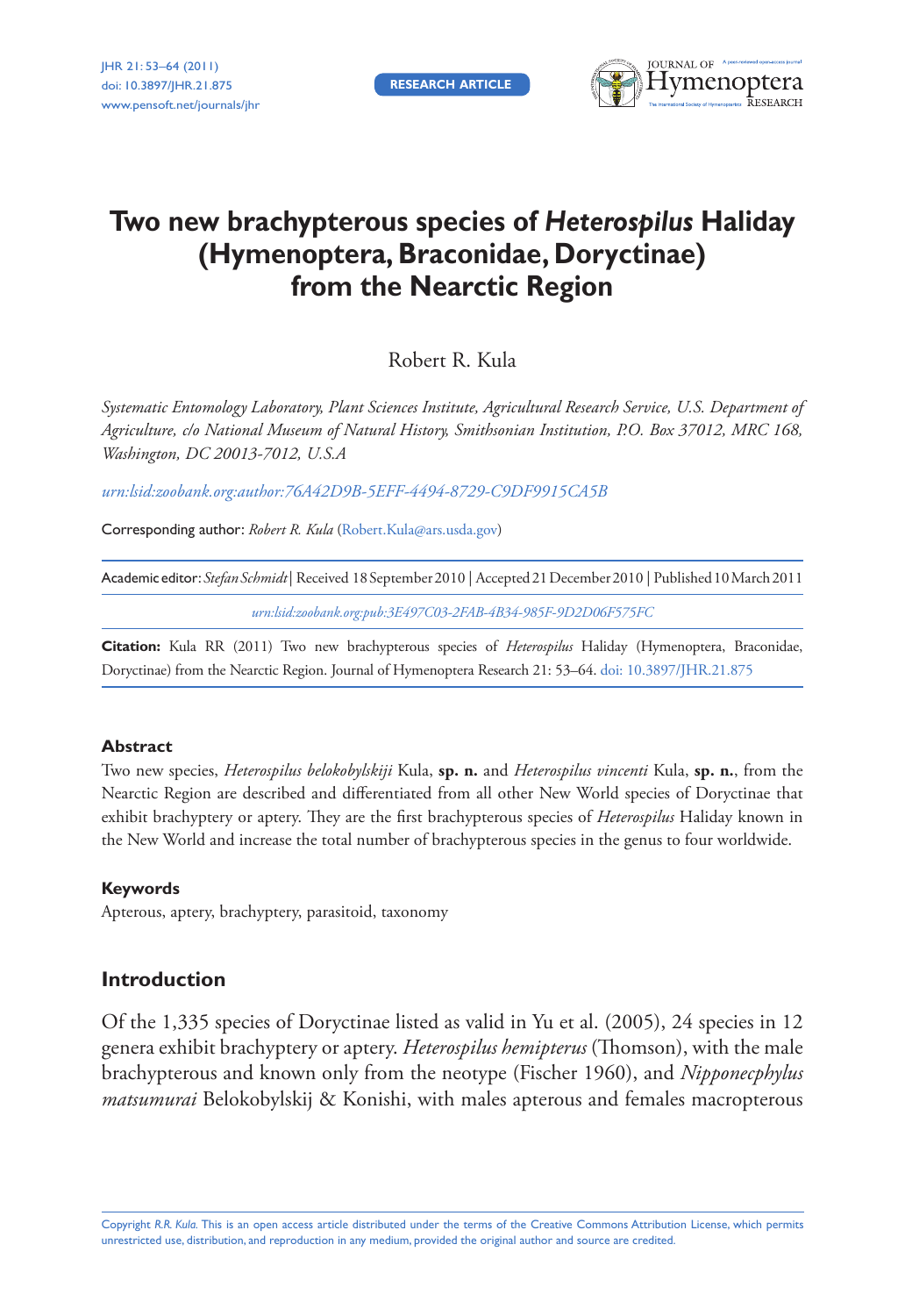(Belokobylskij and Konishi 2001), were not listed as such in Yu et al. (2005). Additionally, *Australospathius pedestris* Belokobylskij, Iqbal & Austin (females apterous and males macropterous) and *Doryctopsis neozealandicus* Belokobylskij, Iqbal & Austin (both sexes apterous), as well as *Echinodoryctes lawrencei* Belokobylskij, Iqbal & Austin and *Echinodoryctes tetraspinosus* Belokobylskij, Iqbal & Austin (wings represented by scalelike pads in both sexes) (Belokobylskij et al. 2004, S. Belokobylskij in litt.), were not included in Yu et al. (2005). *Oroceguera andersoni* Seltmann & Sharkey, with the female apterous and known only from the holotype, was described recently (Seltmann and Sharkey 2007). Thirteen species in the New World are known to exhibit brachyptery or aptery: *Aptenobracon formicoides* Marsh, *Ecphylopsis costaricensis* Marsh, *Ecphylus caudatus* Ruschka, *Ecphylus lepturgi* Rohwer, *Ecphylus pacifi cus* Marsh, *Ecphylus schwar* $zii$  (Ashmead), *O. andersoni, Pambolidea yuma* Ashmead, *Psenobolus ficarius* Ramirez & Marsh, *Psenobolus parapygmaeus* Ramirez & Marsh, *Psenobolus triangularis* van Achterberg & Marsh, *Termitobracon emersoni* Brues, and *Ypsistocerus manni* Cushman. Seltmann and Sharkey (2007) provided a key to New World genera with brachypterous or apterous species. They did not include *Termitobracon* Brues and *Ypsistocerus* Cushman in the key likely because they consider Ypsistocerinae a subfamily as in Wharton et al. (1997) rather than a tribe of Doryctinae as in Yu et al. (2005), although they did not state that viewpoint.

*Heterospilus* Haliday, the richest doryctine genus in the New World considering the number of undescribed species (P. Marsh in litt.), is one genus for which brachypterous and apterous species are not known in the New World. However, *Heterospilus brachyptera* (Jakimavicius), with the female brachypterous and known only from the holotype, and *H*. *hemipterus* have been reported from the Palearctic Region (Fischer 1960, Jakimavicius 1968, Yu et al. 2005).

The author discovered two new brachypterous species of Doryctinae in the Nearctic Region through a study testing pan trap color preference for selected Hymenoptera. The two species fit *Heterospilus* sensu Marsh (2002) aside from the wings and malar space length and are described herein.

### **Materials and methods**

Specimens were collected using blue, red, and white 12 ounce Solo™ (Urbana, Illinois) party bowls placed in an ~100 m wide power line right-of-way ~two miles east of Prince Frederick, Maryland. The clearing runs roughly north-south and is bordered to the east and west by eastern deciduous forest. The flora within the clearing was not surveyed. Topographically, it contains upland areas primarily with herbaceous plants and lowland areas primarily with woody plants. All traps were placed in upland areas. The bowls were filled with a solution of water and Liqui-Nox (Alconox, Inc., White Plains, New York) detergent; the latter served as a surfactant for the water. Contents of the bowls were collected every other day, and the bowls were refilled with waterdetergent solution at that time.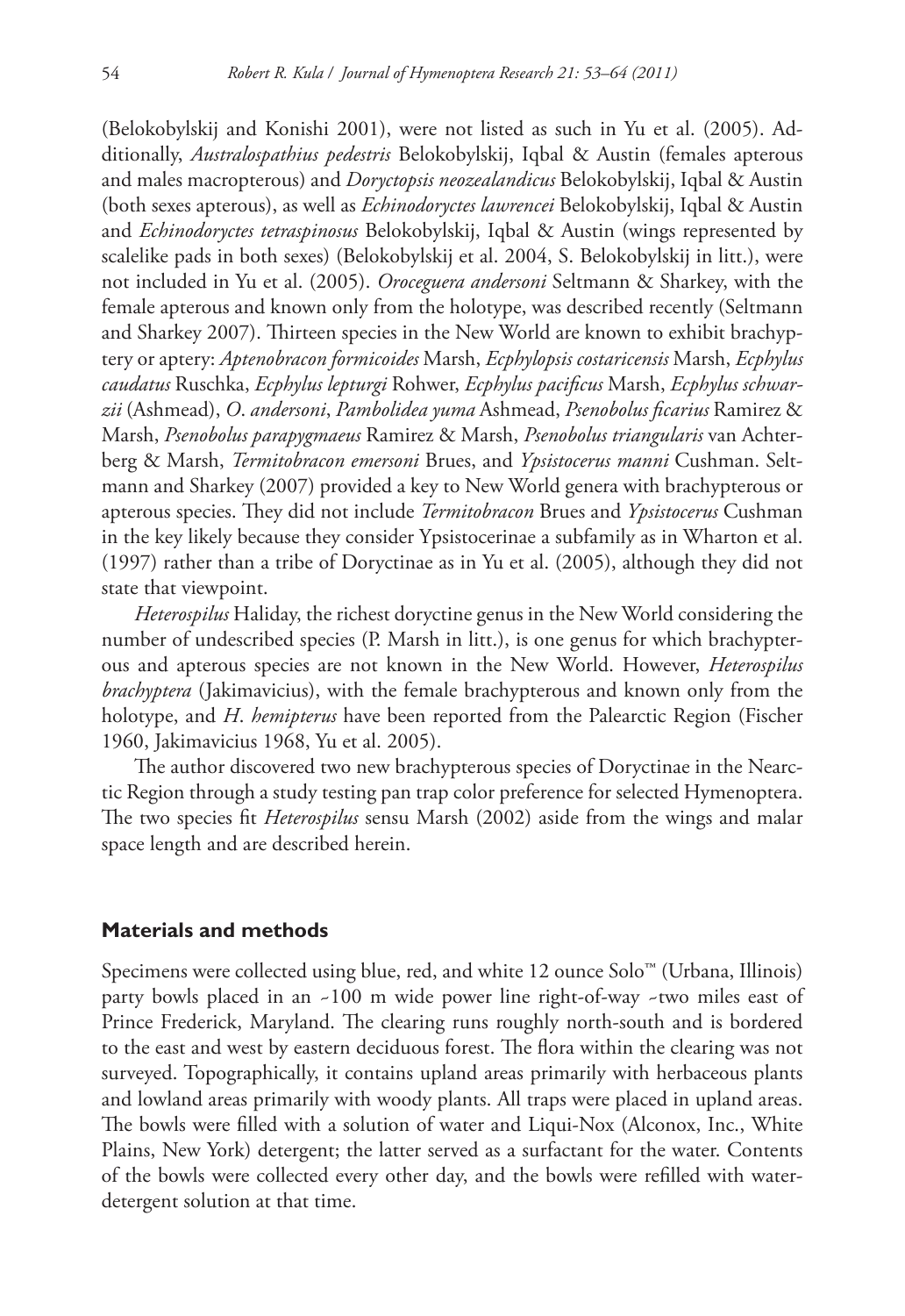Specimens were dehydrated using hexamethyldisilazane (HMDS) as in Heraty and Hawks (1998). They were examined as in Kula (2009), and their placement in *Heterospilus* was determined through reference to Marsh (2002), Marsh (1997), and Seltmann and Sharkey (2007). Additionally, the following specimens were examined: the holotype and two paratypes of *A*. *formicoides* in the Smithsonian Institution National Museum of Natural History, Washington, DC (USNM); two paratypes of *Ecphylopsis costaricensis* borrowed from the Canadian National Collection of Insects, Ottawa, Ontario (CNC); the holotype and two paratypes of *Ecphylopsis swezeyi* Beardsley borrowed from the Bernice P. Bishop Museum, Honolulu, Hawaii, as well as a nontype specimen determined by C. F. W. Muesebeck (USNM); the holotype and a paratype of *Ecphylus lepturgi*, as well as nontype specimens determined by P. M. Marsh (USNM); the holotype and 10 paratypes of *Ecphylus pacificus*, as well as nontype specimens determined by P. M. Marsh (USNM); a paratype of *Ecphylus schwarzii* and nontype specimens determined by P. M. Marsh (USNM); the holotype of *Pa*. *yuma* and nontype specimens determined by P. M. Marsh (USNM); nine paratypes of *Ps. ficarius* (USNM); and four paratypes of *Ps*. *parapygmaeus* and nontype specimens determined by C. van Achterberg (USNM). The specimens were determined as new species using unpublished morphological data for *H*. *hemipterus* obtained from S. A. Belokobylskij (Zoological Institute of Russian Academy of Sciences, St. Petersburg). Belokobylskij (in prep.) considers *H. brachyptera* conspecific with *H. hemipterus*. Thus, the diagnoses herein include the name *H*. *hemipterus* only.

Terminology for morphological features and setation largely follows Sharkey and Wharton (1997). Pronotal collar, pronotal groove, and subalar groove are as in Marsh (2002); posterior mesopleural furrow is as in Kula (2003). Terminology for surface sculpture primarily follows Harris (1979), but Sharkey and Wharton (1997) and Marsh (2002) were also consulted. Crenulate is as in Sharkey and Wharton (1997); carinae and areas of the propodeum are as in Marsh (2002).

Measurements were taken with an ocular micrometer as in Wharton (1977) with the following additions and modifications. Tergum  $1$  (T1) length is the maximum length of T1 in lateral view, and T1 width is the width of the posterior edge of T1 in dorsal view. Thorax length and thorax height are referred to as mesosoma length and mesosoma height, respectively. Mesonotal width is referred to as mesoscutal width. Malar space height is the distance between the ventral margin of the eye and the middle of the ventral margin of the malar space. Maximum length was measured for the penultimate maxillary palpomere and  $T2+T3$  mesally. The exposed portion of the ovipositor was measured ventrally to estimate ovipositor length.

Abbreviations used in diagnoses and descriptions are as in Kula (2009) with the following additions: malar space height (MSH), penultimate maxillary palpomere length (PMPL), and exposed ovipositor length (EOL). Abbreviations for museums and collections follow Evenhuis (2010). The material examined sections are formatted as in Kula (2009).

Habitus images were obtained using a Visionary Digital imaging system. The system consists of an Infinity Optics K2 long distance microscope affixed to a Canon EOS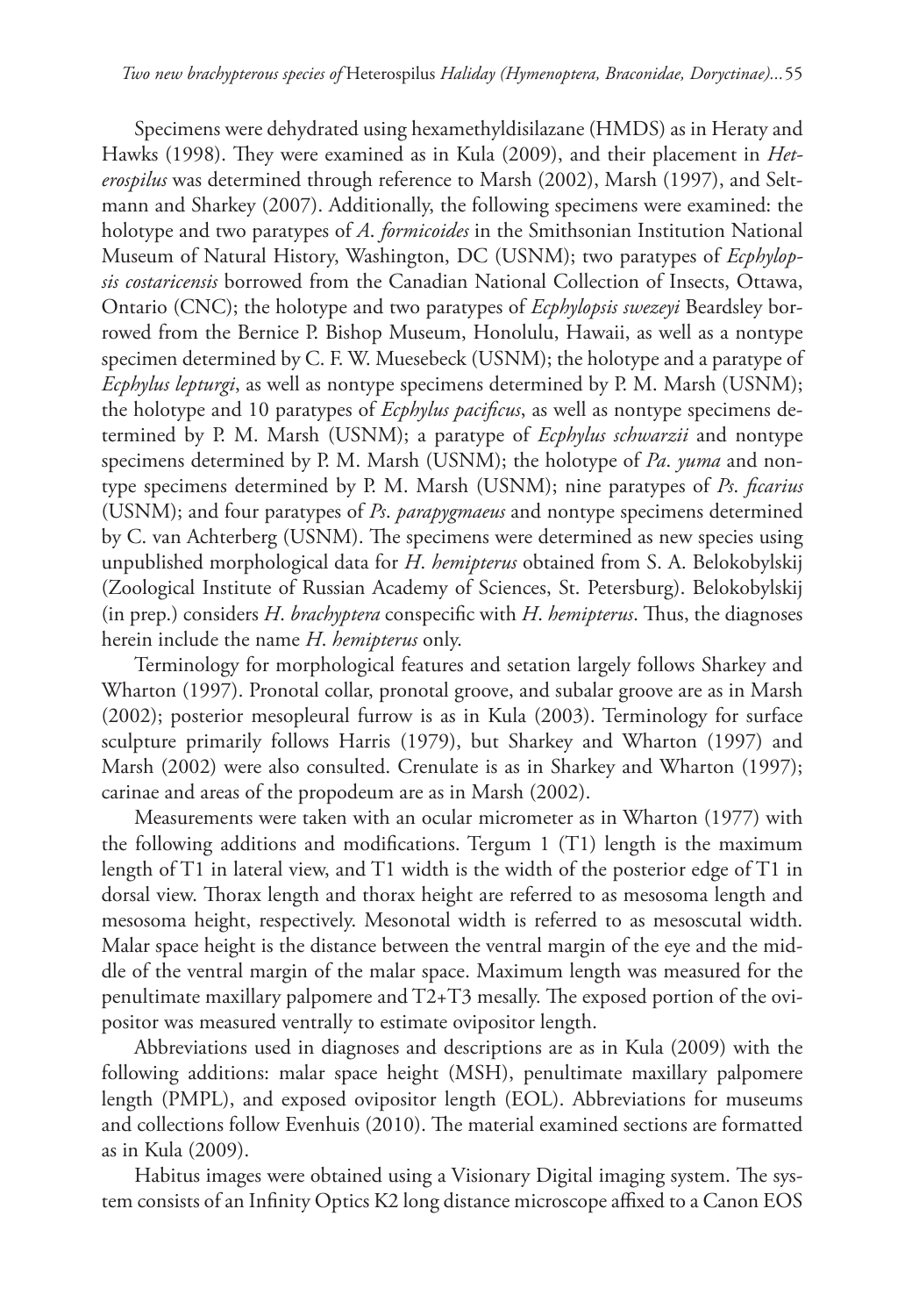40D digital SLR camera. A Dynalite M2000er power pack and Microptics ML1000 light box provided illumination. Image capture software is Visionary Digital's proprietary application with images saved as TIF with the RAW conversion occurring in Adobe Photoshop Lightroom 1.4. Image stacks were montaged with Helicon Focus 4.2.1. Final images were prepared using Adobe Illustrator CS4 and are deposited in Morphbank (image ID numbers 581765, 581772, 581777, and 581782).

### **Results and discussion**

*Heterospilus belokobylskiji* Kula, sp. n. and *Heterospilus vincenti* Kula, sp. n. can be differentiated from other brachypterous or apterous doryctines in the New World (excluding ypsistocerines) using form of the wings (Table 1). Additionally, the scutellar disc is flat in *H. belokobylskiji* and *H. vincenti*; it is convex in *A. formicoides* and conical in *Ecphylopsis costaricensis*. A tubercle is present at the base of the hind coxa in *H*. *belokobylskiji* and *H*. *vincenti*; it is round at the base in *Ecphylopsis costaricensis*, *Ecphylus caudatus, Ecphylus lepturgi, Ecphylus pacificus, and <i>Ecphylus schwarzii*. The propodeal bridge is absent in *H*. *belokobylskiji* and *H*. *vincenti*; the metasoma articulates with the mesosoma directly above the metacoxae. The propodeal bridge is present between the metacoxae and petiole in *O*. *andersoni*; the metasoma articulates with the mesosoma high above the metacoxae resulting in a large gap between those features (cf. cenocoeliine braconids). The femora are not enlarged in *H. belokobylskiji* and *H. vincenti*; all femora are enlarged in *Pa*. *yuma*, *Ps*. *fi carius*, *Ps*. *parapygmaeus*, and *Ps*. *triangularis*.

Marsh (2002) noted that Beardsley (1961) illustrated a macropterous female holotype of *Ecphylopsis swezeyi*, known from Hawaii, with the forewing 2RS vein absent and suggested it might belong in *Heterospilus*. Three paratypes of *Ecphylopsis swezeyi* 

| <b>Species</b>                           | Female wing form       | Male wing form         |
|------------------------------------------|------------------------|------------------------|
| Aptenobracon formicoides                 | apterous               | apterous               |
| Ecphylopsis costaricensis                | scalelike pads         | scalelike pads         |
| Ecphylus caudatus                        | apterous, macropterous | apterous, macropterous |
| Ecphylus lepturgi                        | apterous, macropterous | apterous               |
| Ecphylus pacificus                       | unknown                | apterous               |
| Ecphylus schwarzii                       | apterous               | apterous               |
| Heterospilus belokobylskiji Kula, sp. n. | brachypterous          | brachypterous          |
| Heterospilus vincenti Kula, sp. n.       | brachypterous          | brachypterous          |
| Oroceguera andersoni                     | apterous               | unknown                |
| Pambolidea yuma                          | apterous, macropterous | apterous               |
| Psenobolus ficarius                      | macropterous           | brachypterous          |
| Psenobolus parapygmaeus                  | macropterous           | brachypterous          |
| Psenobolus triangularis                  | macropterous           | brachypterous          |

**Table 1.** Species of Doryctinae in the New World, excluding ypsistocerines, that exhibit brachyptery or aptery.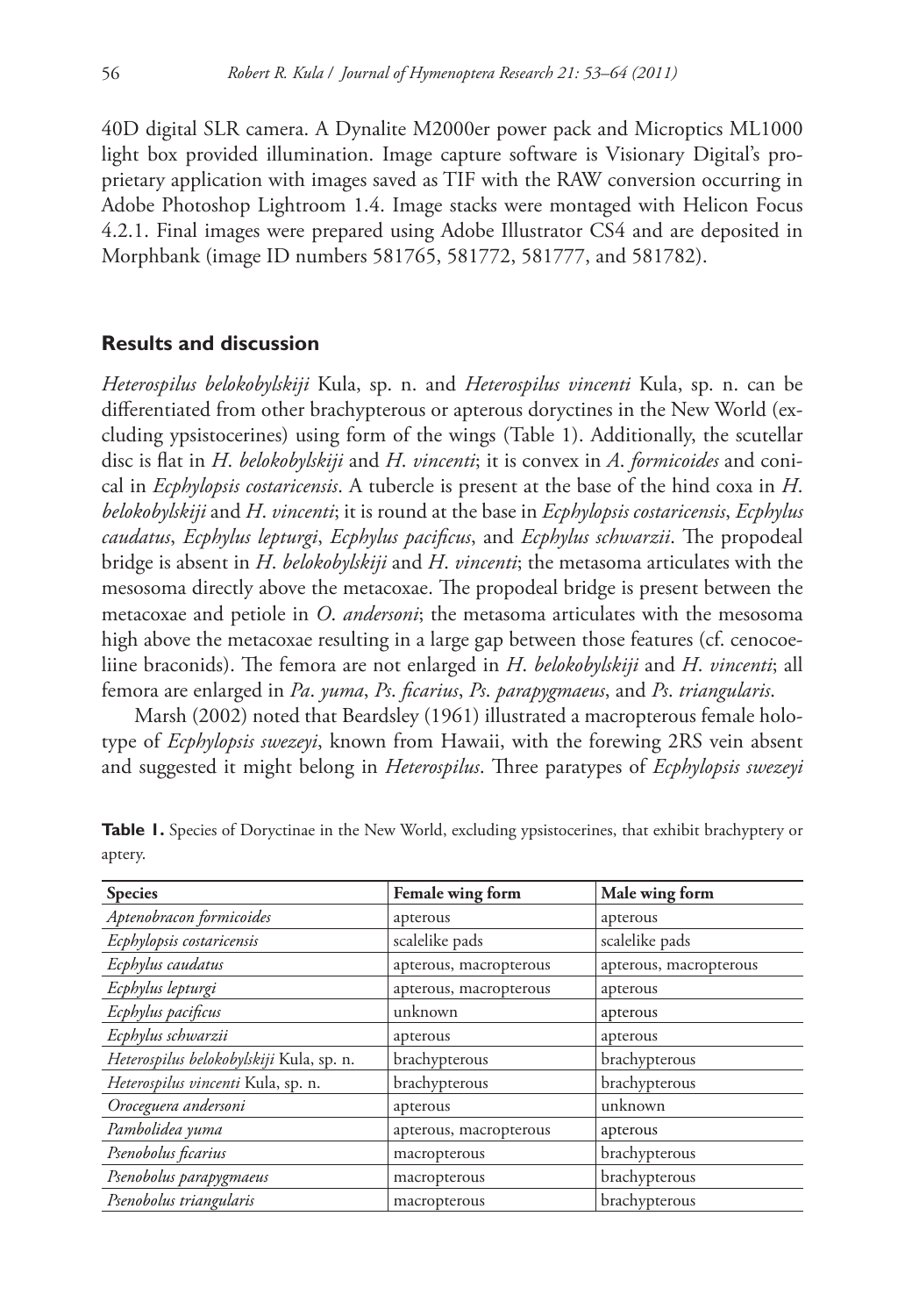have the wings represented by scalelike pads. The author regards the holotype and two brachypterous paratypes examined as conspecific. All of the type specimens of *Ecphylopsis swezeyi* examined are mounted in such a way that the hind coxa is obscured so that the absence or presence of an anteroventral basal tubercle cannot be discerned. However, the hind coxa of a macropterous nontype female at the USNM lacks a tubercle. Further, the scutellar disc is convex in *Ecphylopsis swezeyi* (more strongly so in brachypterous specimens) and similar in shape to that of *Ecphylopsis costaricensis*. Therefore, the author retains *Ecphylopsis swezeyi* in *Ecphylopsis* at this time. The discovery of males to discern the absence or presence of the hind wing stigma might clarify the generic placement of *Ecphylopsis swezeyi*.

# **Taxonomy**

## *Heterospilus belokobylskiji* **sp. n.**

[urn:lsid:zoobank.org:act:09A27F4E-4564-4FA1-95B2-ED283F49D341](http://zoobank.org/?lsid=urn:lsid:zoobank.org:act:09A27F4E-4564-4FA1-95B2-ED283F49D341) Figs  $1-2$ 

**Holotype** female. U.S.A., "MARYLAND:Calvert Co. [;] 2 mi E Prince Frederick [;] 38°33'3.83"N 76°33'3.09"W [;] 14.v.-16.v.2007 SEL Hym Unit [;] pan trap, transect6 treatment B" (USNM).

**Paratype.** 1  $\circ$  same data as holotype except 38°32'57.95"N 76°33'1.43"W, transect8 treatment W (USNM).

Diagnosis. The vertex is smooth except a pair of small strigulate areas posterolaterad the lateral ocelli in *H*. *belokobylskiji*; the vertex is entirely strigate to strigate-coriaceous in *H. hemipterus*, and it is entirely coriaceous in *H. vincenti*. The face is smooth in *H*. *belokobylskiji*; the face is at least partially strigate in *H*. *hemipterus*, and it is smooth mesally and coriaceous laterally in *H. vincenti*. The frons is partially strigulate in *H. belokobylskiji*; the frons is entirely coriaceous in *H. vincenti*. The mesopleuron (excluding subalar groove, precoxal sulcus, and posterior mesopleural furrow) is weakly coriaceous with some areas nearly smooth in *H*. *belokobylskiji*; the mesopleuron is at least partially strigate in *H. hemipterus*. The hind wing stigma of the male is located slightly basad the middle of the wing in *H*. *belokobylskiji*; the stigma is located at the wing apex in *H*. *vincenti*. Transverse grooves are absent on T3 in *H*. *belokobylskiji*; a crenulate transverse groove is present on T3 in *H. hemipterus*. The head (excluding mouthparts and antenna) is brown in *H*. *belokobylskiji*; the head is yellow in *H*. *vincenti*.

**Description.** Female (Fig. 1).

*Body length*. 2.28 mm.

*Head.* HL 0.81× HW, HW 1.09× TW, FW 1.92× FH, EL 1.00× EH, MSH 0.80× EH, F1L 0.85× F2L, PMPL 0.45× F1L; antenna broken at eighth flagellomere; mandible with two teeth, tooth closest to labiomaxillary complex shorter than other tooth, setiferous; malar space smooth, setiferous, malar suture absent; clypeus with roughly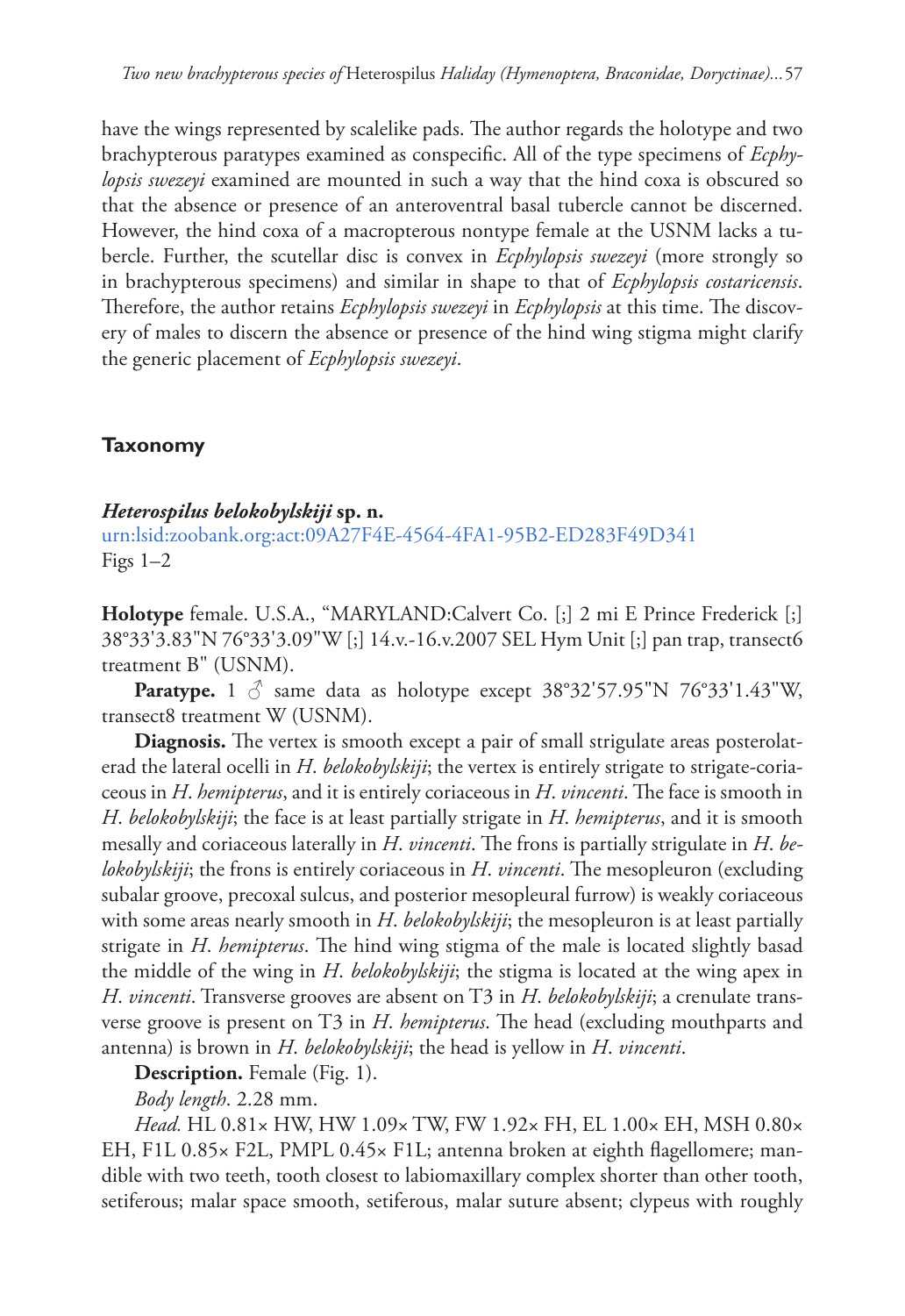

**Figures 1–2.** Lateral habitus images of *Heterospilus belokobylskiji*, scale bars = 1.00 mm. **1** Female **2** Male.

apical 1/2 setiferous and basal 1/2 glabrous; face smooth, glabrous mesally and setiferous laterally; frons partially strigulate and partially smooth, sculpture strongest in depressions dorsad antennal sockets, glabrous except one to two setae along margin of eye; vertex mostly smooth but with pair of small strigulate areas posterolaterad lateral ocelli, setiferous; ocelli present but small (cf. *Heterospilus striatus* Muesebeck & Walkley); gena smooth, setiferous; occiput smooth, glabrous except pair of setae ventrally on both sides of head.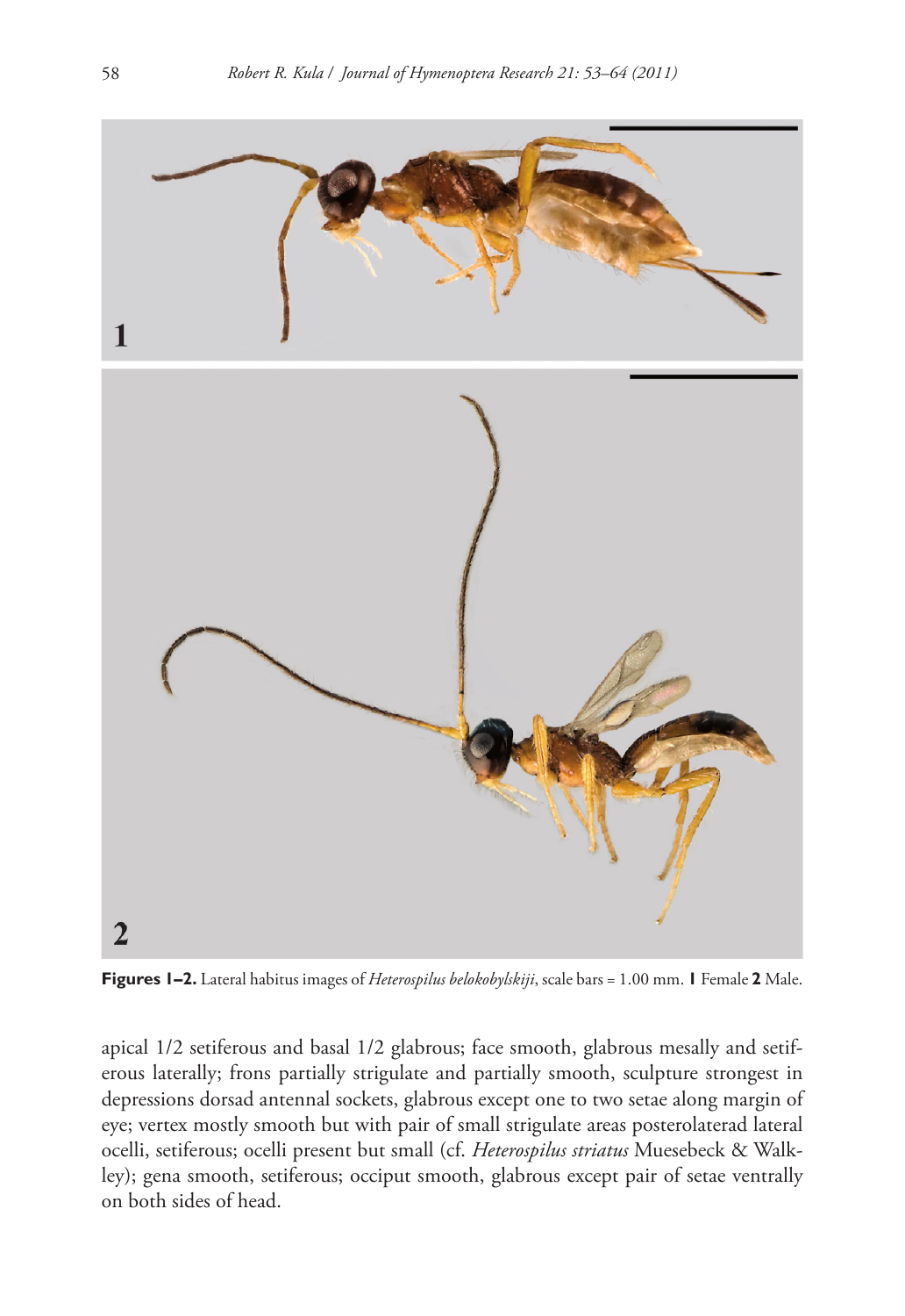*Mesosoma.* ML 2.83× MW, ML 1.97× MH, MW 0.70× MH, SSL 0.50× SSW; pronotal collar without transverse carina, anterior portion rugulose and posterior portion smooth mesally and crenulate laterally, anterior and posterior portions both glabrous except setiferous along anterior margins, pronope absent, lateral portion of pronotum (including pronotal groove) rugose, roughly setiferous along margins and glabrous mesally; notauli complete and meeting posteromesally, bearing a few weak crenulae; mesoscutal midpit absent; mesoscutum (excluding lateral margin and notauli) coriaceous, setiferous along margins and notauli; scutellar sulcus with median longitudinal carina and pair of crenulae adjacent to carina; scutellar disc weakly coriaceous, glabrous except five setae along lateral and posterior margins; propodeum strongly carinate, setiferous, carinae forming hastate areola mesally, sculpture within areola areolate-rugose, mesolaterally with transverse carina dividing propodeum into roughly basal and apical halves, dorsal lateral carinae dividing basal 1/2 into median and lateral areas, median area with weak indication of coriaceous sculpture and lateral area areolate-rugulose, apical 1/2 areolate-rugose; subalar groove crenulate; precoxal sulcus present in roughly anterior 1/2 of mesopleuron and crenulate, posterior 1/2 of mesopleuron without impression but with rugosities extending to mesocoxa; posterior mesopleural furrow crenulate; mesopleuron (excluding subalar groove, precoxal sulcus, and posterior mesopleural furrow) weakly coriaceous with some areas nearly smooth, setiferous except glabrous area dorsomesally roughly between subalar groove and posterior mesopleural furrow to level of episternal scrobe; metapleuron areolate-rugose, setiferous; metacoxa with anteroventral basal tubercle.

*Forewing.* Brachypterous, extending to posterior margin of T2 (including fringe); hyaline; stigma present anterodistally, posterior margin difficult to differentiate from R1 vein; with following veins complete and tubular: C+SC+R, M+CU, 1-1A, 1RS, 1M, and 1CU; (RS+M) and m-cu veins complete but nebulous resulting in distinct 1st discal cell; one wing with 3RS vein minute but tubular and clearly differentiated from stigma and R1 vein.

*Hind wing.* Brachypterous, extending to posterior margin of T2 (including fringe); hyaline; basal and subbasal cells enclosed by tubular veins, veins enclosing cells differ in width and degree of sclerotization; R1 vein tubular; M+CU vein shorter than 1M vein.

*Metasoma.* T1L 1.15× T1W; subcylindrical; ovipositor with minute teeth ventrally, EOL about 2.23× T2+T3L; ovipositor sheaths setiferous, setae increasing in density anteriorly to posteriorly; T1 costate, dorsal carinae extending posteriorly about 3/4 length of tergum, setiferous, dorsope present; T2 costate, setiferous; transverse groove between T2+T3 weakly impressed, smooth; T3–T7 smooth, setae forming single transverse row in middle or posterior 1/2 of tergum; T8 smooth, setae in no apparent pattern.

*Color.* Head (excluding mouthparts and antenna) brown, mouthparts whitish yellow except mandible yellow with teeth brown, scape and pedicel yellow, flagellum yellow proximally transitioning to brown distally; mesosoma orangish brown except pronotum and propleuron yellowish brown; wing venation tan; legs yellow; T1–T2 entirely yellowish brown, T3–T5 mostly brown with posterior edge slightly darker but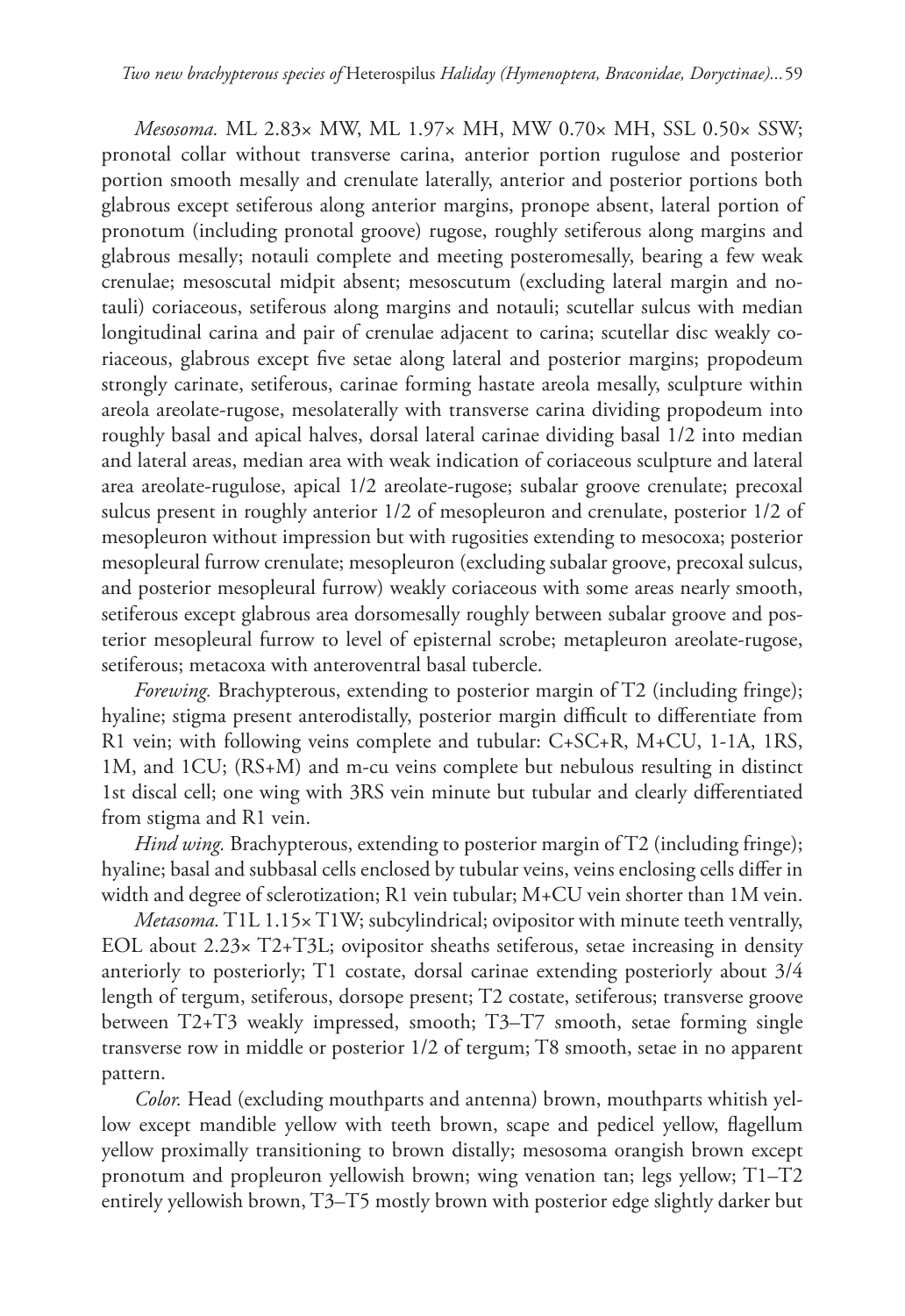all with some irregular yellow coloration, T6 yellow anteromesally but otherwise yellowish brown, T7 yellowish brown, T8 yellow.

**Male** (Fig. 2). As in female except:

*Body length.* 2.04 mm.

*Head.* HL 0.78× HW, HW 1.06× TW, EL 0.93× EH, MSH 0.73× EH, F1L 0.93× F2L, PMPL  $0.38 \times$  F1L; antenna with 17 flagellomeres; frons glabrous except a few setae along margin of eye.

*Mesosoma.* ML 2.03× MH, MW 0.72× MH; pronotal collar with anterior portion coriaceous and posterior portion rugulose, scutellar sulcus with median longitudinal carina and pair of shorter longitudinal carinae adjacent to median carina; propodeum with basal and dorsal lateral carinae distinct, basal median area rugulose, remainder of propodeum areolate-rugose, areola (if present) obscured by surrounding sculpture.

*Forewing.* Extending nearly to end of T3 (including fringe).

*Hind wing.* Extending nearly to end of T3 (including fringe); stigma slightly basad middle of wing, subelliptical; basal and subbasal cells enclosed by tubular veins except delimited distally by stigma, basal cell delimited ventrally by M+CU vein, 1M vein absent; R1 vein tubular.

*Metasoma.* T1–T2 costate-rugose; T2 sculpture extending into transverse groove between T2+T3; T3 smooth except band of carinulae anteromesally.

*Color.* Mesosoma brownish yellow; T1–T2 entirely brownish yellow, T3 brown with posterior edge slightly darker except yellow anteromesally, T4 brown with posterior edge slightly darker, T5–T6 yellow with posterior edge brown, T7–T8 yellow.

**Host.** Unknown.

**Etymology.** This species is named in honor of Dr. Sergey A. Belokobylskij for his contributions to braconid systematics and for providing information on brachypterous and apterous doryctines critical to completion of this article.

### *Heterospilus vincenti* **Kula, sp. n.**

[urn:lsid:zoobank.org:act:0C6454A6-4090-4032-8C26-EF5A3A587CCE](http://zoobank.org/?lsid=urn:lsid:zoobank.org:act:0C6454A6-4090-4032-8C26-EF5A3A587CCE) Figs 3–4

**Holotype** female. U.S.A., "MARYLAND:Calvert Co. [;] 2 mi E Prince Frederick [;] 38°33'4.19"N 76°33'3.96"W [;] 30.v.-1.vi.2007 SEL Hym Unit [;] pan trap, transect5 treatment B" (USNM).

**Paratype.** 1  $\circ$  same data as holotype except 38°33'15.72"N 76°33'8.73"W, 14.v.-16.v.2007, transect4 treatment R (USNM).

**Diagnosis.** *Heterospilus vincenti* can be differentiated from *H. belokobylskiji* using the diagnosis for *H. belokobylskiji*. The vertex is coriaceous in *H. vincenti*; the vertex is strigate to strigate-coriaceous in *H. hemipterus*. The face is smooth mesally and coriaceous laterally in *H. vincenti*; the face is at least partially strigate in *H. hemipterus*. The frons is coriaceous in *H*. *vincenti*; the frons is strigate *H*. *hemipterus*. Transverse grooves are absent on T3 in *H*. *vincenti*; a crenulate transverse groove is present on T3 in *H*.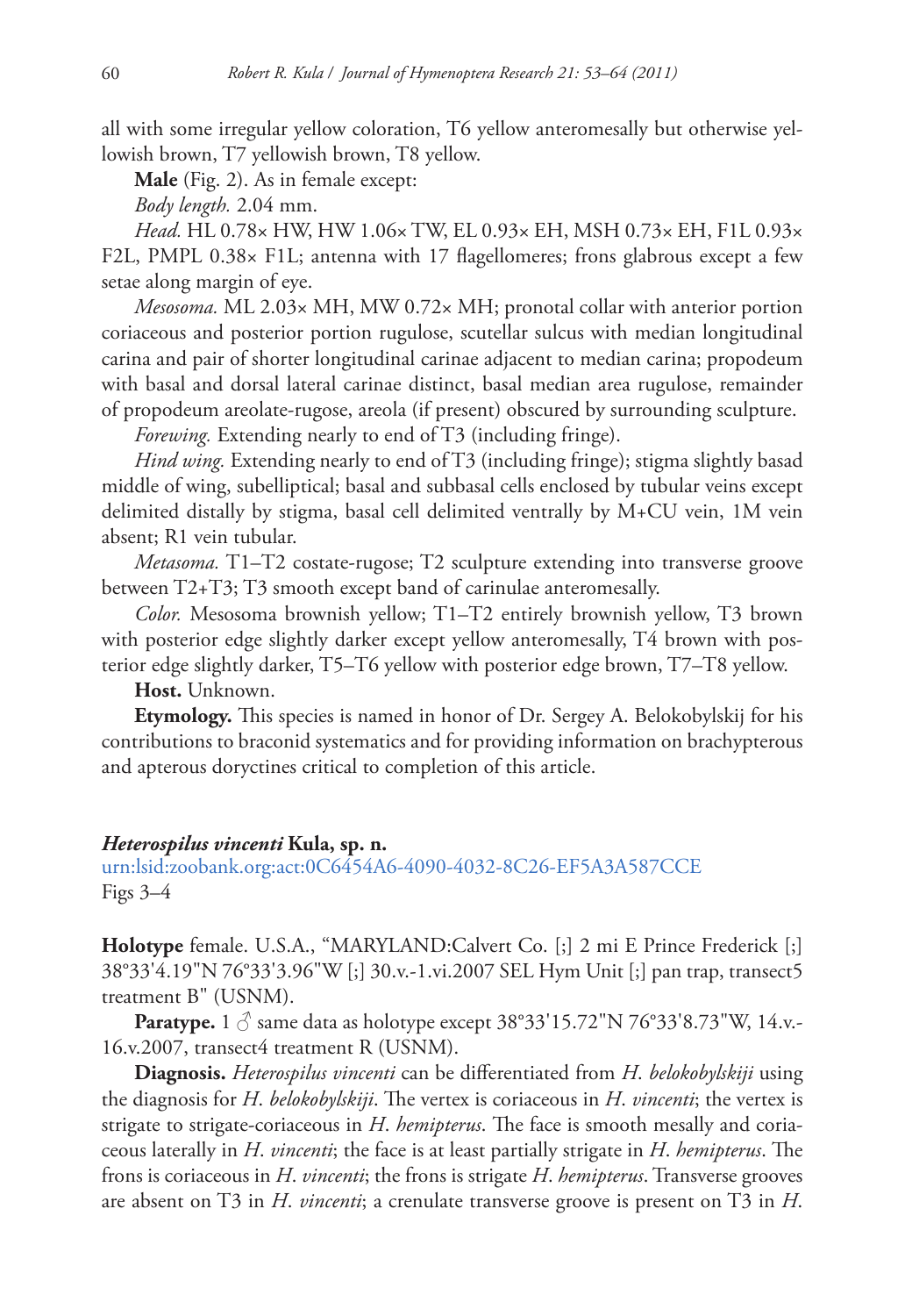

**Figures 3–4.** Lateral habitus images of *Heterospilus vincenti*, scale bars = 1.00 mm. **3** Female **4** Male.

*hemipterus*. The head (excluding mouthparts and antenna) is yellow in *H. vincenti*; the head is dark reddish brown except yellowish brown along eye and ventrally in *H*. *hemipterus*.

**Description.** Female (Fig. 3).

*Body length.* 2.36 mm.

*Head.* HL 0.77× HW, HW 1.09× TW, FW 1.83× FH, EL 1.00× EH, MSH 1.00× EH, F1L 0.93x F2L, PMPL 0.31x F1L; antenna with 17 flagellomeres; mandible with two teeth, tooth closest to labiomaxillary complex shorter than other tooth, setiferous;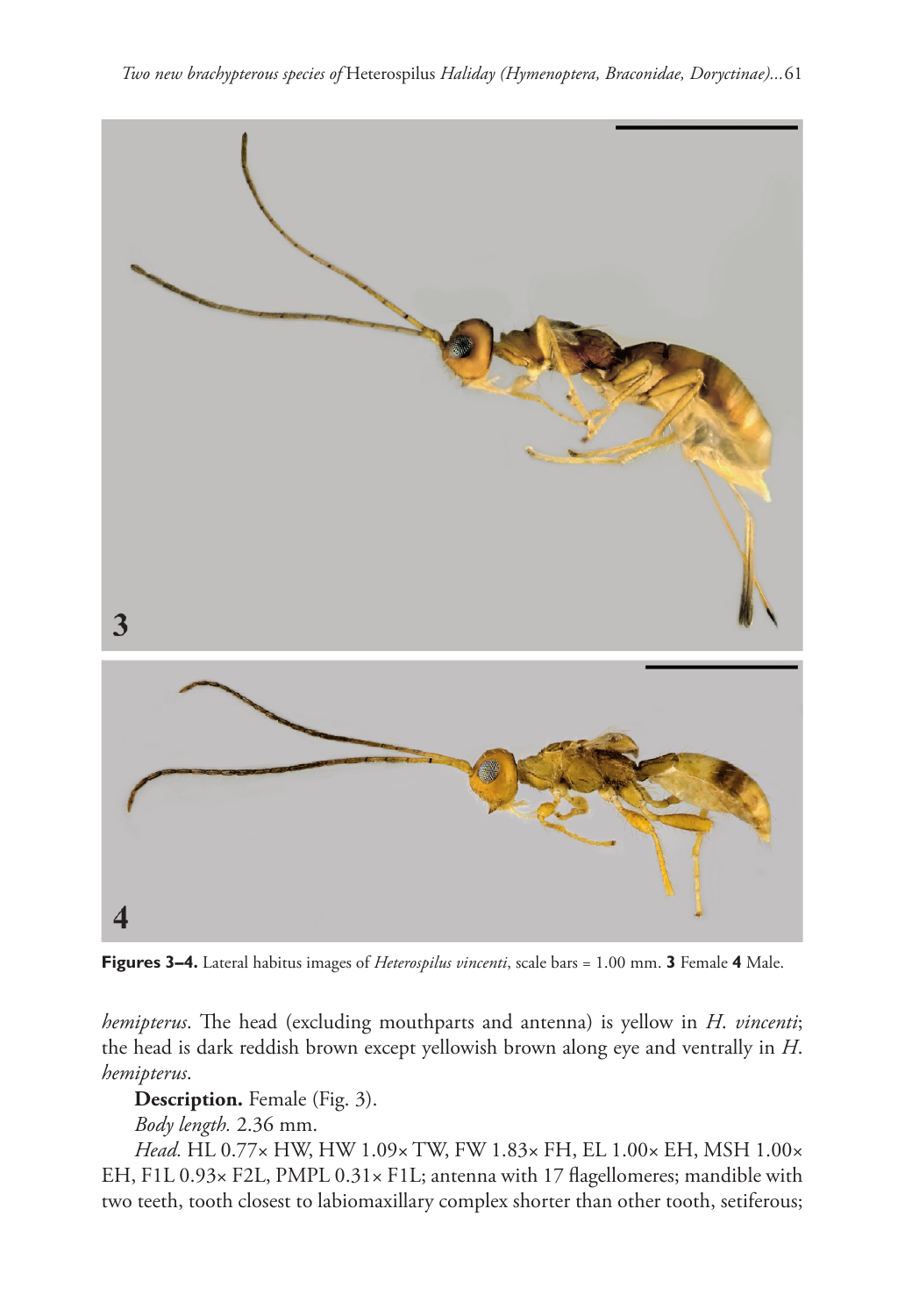malar space coriaceous, setiferous, malar suture absent; clypeus with roughly apical 1/2 setiferous and basal 1/2 glabrous; face smooth mesally and coriaceous laterally, glabrous mesally and setiferous laterally; frons coriaceous, glabrous except a few setae along margin of eye; vertex coriaceous, setiferous; ocelli present but small (cf. *H*. *striatus*); gena coriaceous, setiferous; occiput smooth, glabrous except pair of setae ventrally on both sides of head.

*Mesosoma.* ML 3.58× MW, ML 2.27× MH, MW 0.63× MH, SSL 0.57× SSW; pronotal collar with transverse carina, anterior portion smooth and posterior portion rugose, anterior and posterior portions both glabrous except setiferous along anterior margins, pronope absent, lateral portion of pronotum (including pronotal groove) rugose except small coriaceous area dorsally, roughly setiferous along ventral and posterior margins but otherwise glabrous; notauli complete to transscutal articulation and separated by carina posteromesally, more strongly impressed anteriorly than posteriorly, bearing a few weak crenulae; mesoscutal midpit absent; mesoscutum (excluding lateral margin and notauli) coriaceous, setiferous along margins and notauli; scutellar sulcus with median longitudinal carina; scutellar disc coriaceous, glabrous except pair of setae laterally; propodeum strongly sculptured, setiferous, with basal and dorsal lateral carinae distinct, basal median area coriaceous, basal lateral area rugose, remainder of propodeum areolate-rugose, areola absent; subalar groove crenulate; precoxal sulcus complete to mesocoxa, more strongly impressed anteriorly than posteriorly, transitioning from crenulate anteriorly to rugose posteriorly; posterior mesopleural furrow crenulate; mesopleuron (excluding subalar groove, precoxal sulcus, and posterior mesopleural furrow) coriaceous, setiferous with setae largely confined to margins, subalar groove, and precoxal sulcus; metapleuron areolate-rugose, setiferous; metacoxa with anteroventral basal tubercle.

*Forewing.* Brachypterous, extending to end of mesosoma (including fringe); hyaline; stigma absent; venation limited to tubular vein along anterior margin complete to wing apex and vein along posterior margin transitioning from nebulous proximally to tubular distally and bending anteriorly near wing apex to intersect vein along anterior margin.

*Hind wing.* Brachypterous, extending to end of mesosoma (including fringe); hyaline; basal cell distinct but open, SC+R vein spectral distally; subbasal cell enclosed by tubular veins; SC+R vein and 1M vein converge distally to form thickening roughly width of two veins.

*Metasoma.* T1L 1.14× T1W; subcylindrical; ovipositor with minute teeth ventrally, EOL about 3.28× T2+T3L; ovipositor sheaths setiferous, setae increasing in density anteriorly to posteriorly; T1 costate-rugose, dorsal carinae blending with ground sculpture posteriorly, setiferous, dorsope present; T2 carinate-rugulose, setiferous; transverse groove between T2+T3 absent, T2 and T3 indicated by inconspicuous break in sculpture; T3 carinulate in roughly anterior 1/2, smooth in roughly posterior 1/2, setiferous with most setae forming transverse row in middle of tergum; T4–T8 smooth, setae forming single transverse row in middle or posterior 1/2 of tergum.

*Color.* Head (excluding mouthparts and antenna) yellow, mouthparts whitish yellow except mandible yellow with teeth brown, scape and pedicel yellow, flagellum yellow proximally transitioning to brown distally; mesosoma yellow with pronotum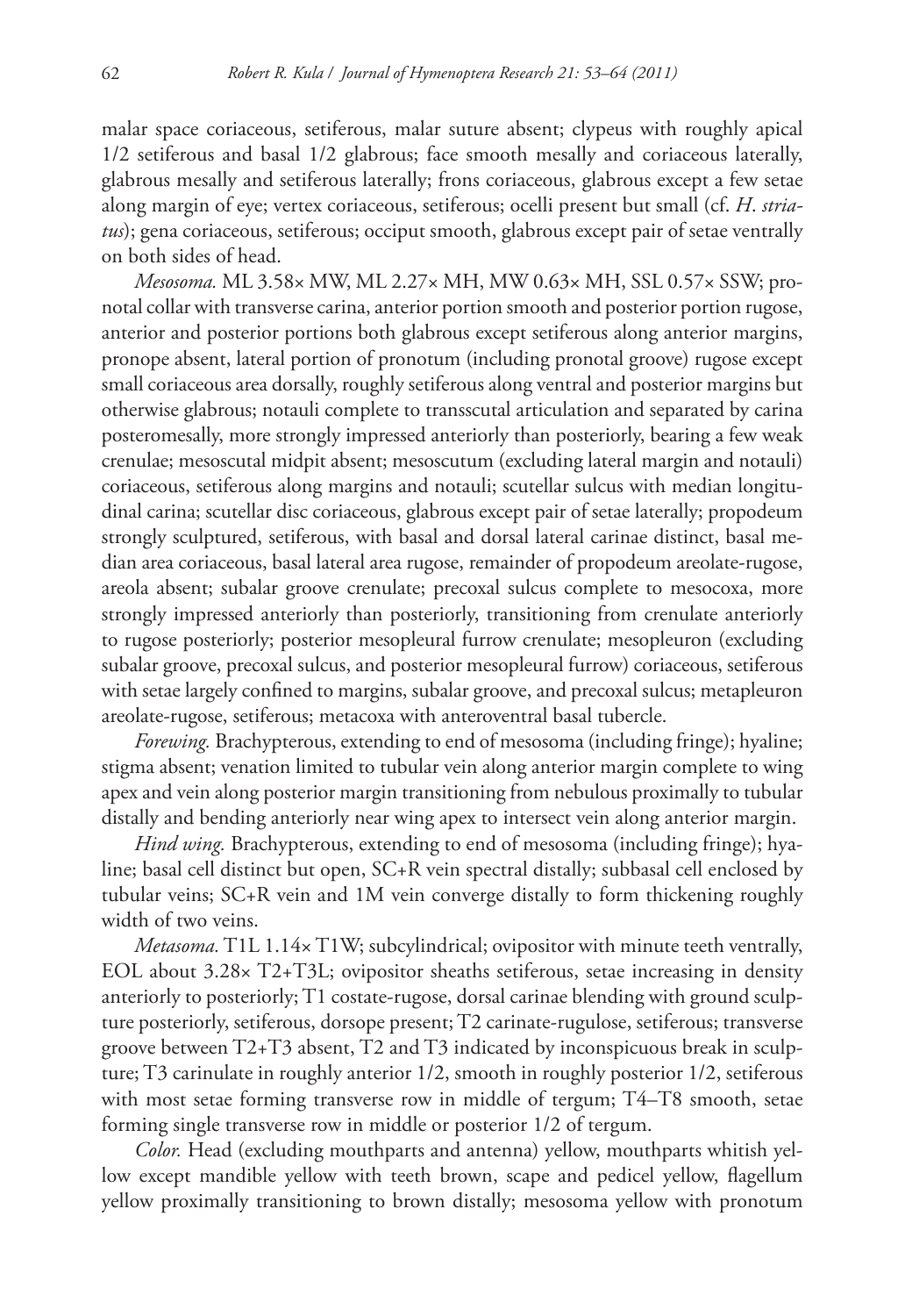and propleuron slightly lighter; wing venation and legs yellow; T1–T2 entirely yellow, T3–T4 yellow with posterior edge brownish yellow, T5–T8 entirely yellow.

**Male** (Fig. 4). As in female except:

*Body length.* 2.38 mm.

*Head.* HL 0.80× HW, HW 1.11× TW, FW 1.92× FH, EL 0.94× EH, MSH 0.94× EH, F1L  $0.88\times$  F2L, PMPL  $0.29\times$  F1L; antenna with 20 flagellomeres; gena weakly coriaceous, sculpture barely discernable in some areas; occiput glabrous except a few setae ventrally on both sides of head.

*Mesosoma.* ML 3.48× MW, ML 2.29× MH, MW 0.66× MH; pronotal collar without transverse carina, anterior portion coriaceous-rugulose and posterior portion rugulose; notauli weakly impressed but complete and meeting posteromesally, bearing a few rugosities; scutellar sulcus with pair of crenulae; scutellar disc bearing three setae; propodeum largely obscured by hind wings but strongly sculptured, basal carina distinct, outer-most dorsal lateral carina indistinct, inner-most dorsal lateral carina (if present) obscured by hind wings, visible portion of basal median area coriaceous, remaining visible portions areolate-rugose, areola (if present) obscured by hind wings.

*Forewing:* Additional tubular vein located above vein along posterior margin, additional vein arising at base of wing and terminating into vein along posterior margin roughly at its midpoint.

*Hind wing:* Base of wing membranous with minute veins along anterior and posterior margins; apex of wing with stigmalike swelling bearing flap of wing membrane at distal end of swelling.

*Metasoma:* T1L 1.26× T1W; T1 carinate-rugose; T2 carinulate-rugose; transverse groove between T2+T3 weakly impressed, T2 and T3 also indicated by inconspicuous break in sculpture; T3 carinulate-rugose in roughly anterior 1/2, smooth in roughly posterior 1/2; T4 with a few crenulae anteriorly but otherwise smooth.

*Color:* T3 roughly anterior 1/3 yellow and posterior 2/3 brown, T4 yellow anteriorly and brown posteriorly (partially retracted under T3).

**Host.** Unknown.

**Etymology.** This species is named for the author's son, Vincent Marion Kula.

# **Acknowledgments**

I thank Erin Kolski (private contractor; Bowie, Maryland) for sorting pan trap samples and dehydrating, mounting, and labeling specimens. I also thank Matthew Kweskin (formerly Systematic Entomology Laboratory [SEL]) for mounting and labeling specimens. Sergey A. Belokobylskij (Zoological Institute of Russian Academy of Sciences, St. Petersburg) graciously provided information, including unpublished data, for brachypterous and apterous doryctines. I am grateful to Taina Litwak (SEL) for capturing and digitally enhancing the lateral habitus images. Michael G. Pogue (SEL), Thomas J. Henry (SEL), and Paul M. Marsh (Kansas State University) kindly reviewed a presubmission version of the manuscript.